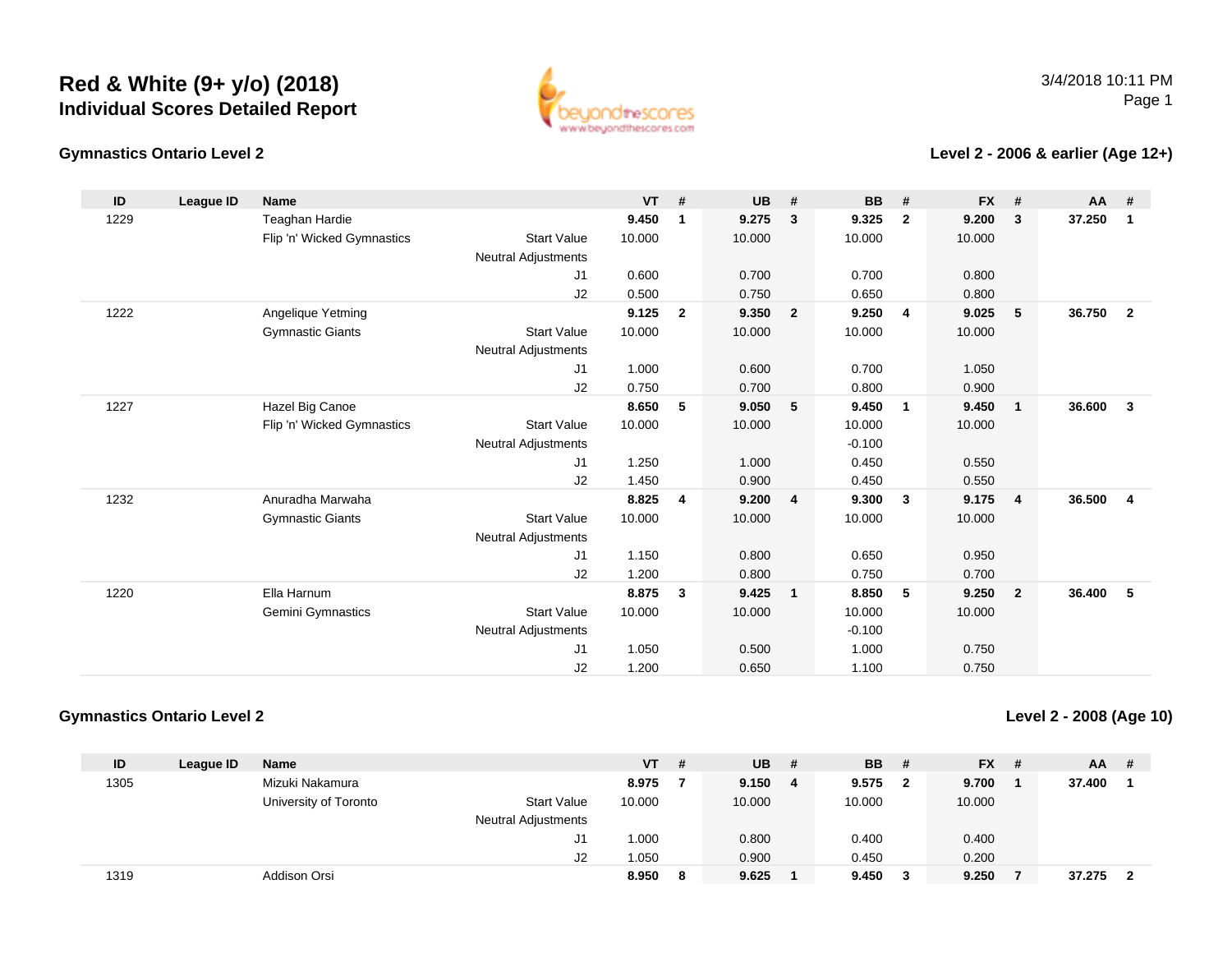

|      | Ajax Acro's Gym Club              | <b>Start Value</b>         | 10.000 |              | 10.000 |                         | 10.000 |                          | 10.000 |                         |        |                         |
|------|-----------------------------------|----------------------------|--------|--------------|--------|-------------------------|--------|--------------------------|--------|-------------------------|--------|-------------------------|
|      |                                   | <b>Neutral Adjustments</b> |        |              |        |                         |        |                          |        |                         |        |                         |
|      |                                   | J1                         | 1.000  |              | 0.300  |                         | 0.600  |                          | 0.850  |                         |        |                         |
|      |                                   | J2                         | 1.100  |              | 0.450  |                         | 0.500  |                          | 0.650  |                         |        |                         |
| 1302 | <b>Hillary Dennis-Turner</b>      |                            | 9.000  | 6            | 9.250  | $\overline{\mathbf{2}}$ | 9.225  | $\overline{\phantom{0}}$ | 9.450  | $\overline{\mathbf{4}}$ | 36.925 | $\overline{\mathbf{3}}$ |
|      | University of Toronto             | <b>Start Value</b>         | 10.000 |              | 10.000 |                         | 10.000 |                          | 10.000 |                         |        |                         |
|      |                                   | <b>Neutral Adjustments</b> |        |              |        |                         |        |                          |        |                         |        |                         |
|      |                                   | J1                         | 1.000  |              | 0.800  |                         | 0.800  |                          | 0.550  |                         |        |                         |
|      |                                   | J2                         | 1.000  |              | 0.700  |                         | 0.750  |                          | 0.550  |                         |        |                         |
| 1307 | Zoe Frantzis                      |                            | 9.275  | $\mathbf{2}$ | 9.100  | 5                       | 9.100  | $\overline{7}$           | 9.325  | ${\bf 5}$               | 36.800 | $\overline{4}$          |
|      | University of Toronto             | <b>Start Value</b>         | 10.000 |              | 10.000 |                         | 10.000 |                          | 10.000 |                         |        |                         |
|      |                                   | <b>Neutral Adjustments</b> |        |              |        |                         |        |                          |        |                         |        |                         |
|      |                                   | J1                         | 0.800  |              | 0.900  |                         | 0.900  |                          | 0.650  |                         |        |                         |
|      |                                   | J2                         | 0.650  |              | 0.900  |                         | 0.900  |                          | 0.700  |                         |        |                         |
| 1327 | Carly Reyes                       |                            | 9.175  | 4            | 9.225  | $\mathbf{3}$            | 9.100  | $\overline{7}$           | 9.300  | $\boldsymbol{6}$        | 36.800 | $\overline{4}$          |
|      | <b>Gymnastic Giants</b>           | <b>Start Value</b>         | 10.000 |              | 10.000 |                         | 10.000 |                          | 10.000 |                         |        |                         |
|      |                                   | <b>Neutral Adjustments</b> |        |              |        |                         |        |                          |        |                         |        |                         |
|      |                                   | J1                         | 0.900  |              | 0.700  |                         | 1.000  |                          | 0.600  |                         |        |                         |
|      |                                   | J2                         | 0.750  |              | 0.850  |                         | 0.800  |                          | 0.800  |                         |        |                         |
| 1326 | Baani Kamboj                      |                            | 9.050  | 5            | 8.525  | $6\phantom{1}$          | 9.625  | $\overline{\mathbf{1}}$  | 9.500  | $\overline{\mathbf{3}}$ | 36.700 | 5                       |
|      | <b>Gymnastic Giants</b>           | <b>Start Value</b>         | 10.000 |              | 10.000 |                         | 10.000 |                          | 10.000 |                         |        |                         |
|      |                                   | <b>Neutral Adjustments</b> |        |              |        |                         |        |                          |        |                         |        |                         |
|      |                                   | J1                         | 0.900  |              | 1.300  |                         | 0.300  |                          | 0.450  |                         |        |                         |
|      |                                   | J2                         | 1.000  |              | 1.650  |                         | 0.450  |                          | 0.550  |                         |        |                         |
| 1317 | Stephanie Alaimo                  |                            | 9.200  | $\mathbf{3}$ | 9.150  | 4                       | 9.350  | $\overline{4}$           | 8.850  | 10                      | 36.550 | 6                       |
|      | Horizons Gymnastics               | <b>Start Value</b>         | 10.000 |              | 10.000 |                         | 10.000 |                          | 10.000 |                         |        |                         |
|      |                                   | Neutral Adjustments        |        |              |        |                         |        |                          |        |                         |        |                         |
|      |                                   | J1                         | 0.800  |              | 0.800  |                         | 0.700  |                          | 1.000  |                         |        |                         |
|      |                                   | J2                         | 0.800  |              | 0.900  |                         | 0.600  |                          | 1.300  |                         |        |                         |
| 1331 | Andrea Huerta                     |                            | 8.950  | 8            | 9.100  | 5                       | 9.350  | $\overline{4}$           | 9.000  | 9                       | 36.400 | $\overline{7}$          |
|      | <b>Global Gymnastics</b>          | <b>Start Value</b>         | 10.000 |              | 10.000 |                         | 10.000 |                          | 10.000 |                         |        |                         |
|      |                                   | <b>Neutral Adjustments</b> |        |              |        |                         |        |                          |        |                         |        |                         |
|      |                                   | J1                         | 1.000  |              | 0.800  |                         | 0.650  |                          | 0.900  |                         |        |                         |
|      |                                   | J2                         | 1.100  |              | 1.000  |                         | 0.650  |                          | 1.100  |                         |        |                         |
| 1332 | Jordyn Laundry                    |                            | 8.475  | 9            | 9.100  | ${\bf 5}$               | 9.200  | 6                        | 9.125  | 8                       | 35.900 | 8                       |
|      | <b>Burlington Gymnastics Club</b> | <b>Start Value</b>         | 10.000 |              | 10.000 |                         | 10.000 |                          | 10.000 |                         |        |                         |
|      |                                   | Neutral Adjustments        |        |              |        |                         |        |                          |        |                         |        |                         |
|      |                                   | J1                         | 1.400  |              | 0.800  |                         | 0.800  |                          | 0.750  |                         |        |                         |
|      |                                   | J2                         | 1.650  |              | 1.000  |                         | 0.800  |                          | 1.000  |                         |        |                         |
| 1316 | Sofia Schiafone                   |                            | 9.300  | $\mathbf{1}$ | 7.700  | $\overline{7}$          | 8.900  | 8                        | 9.650  | $\overline{2}$          | 35.550 | 9                       |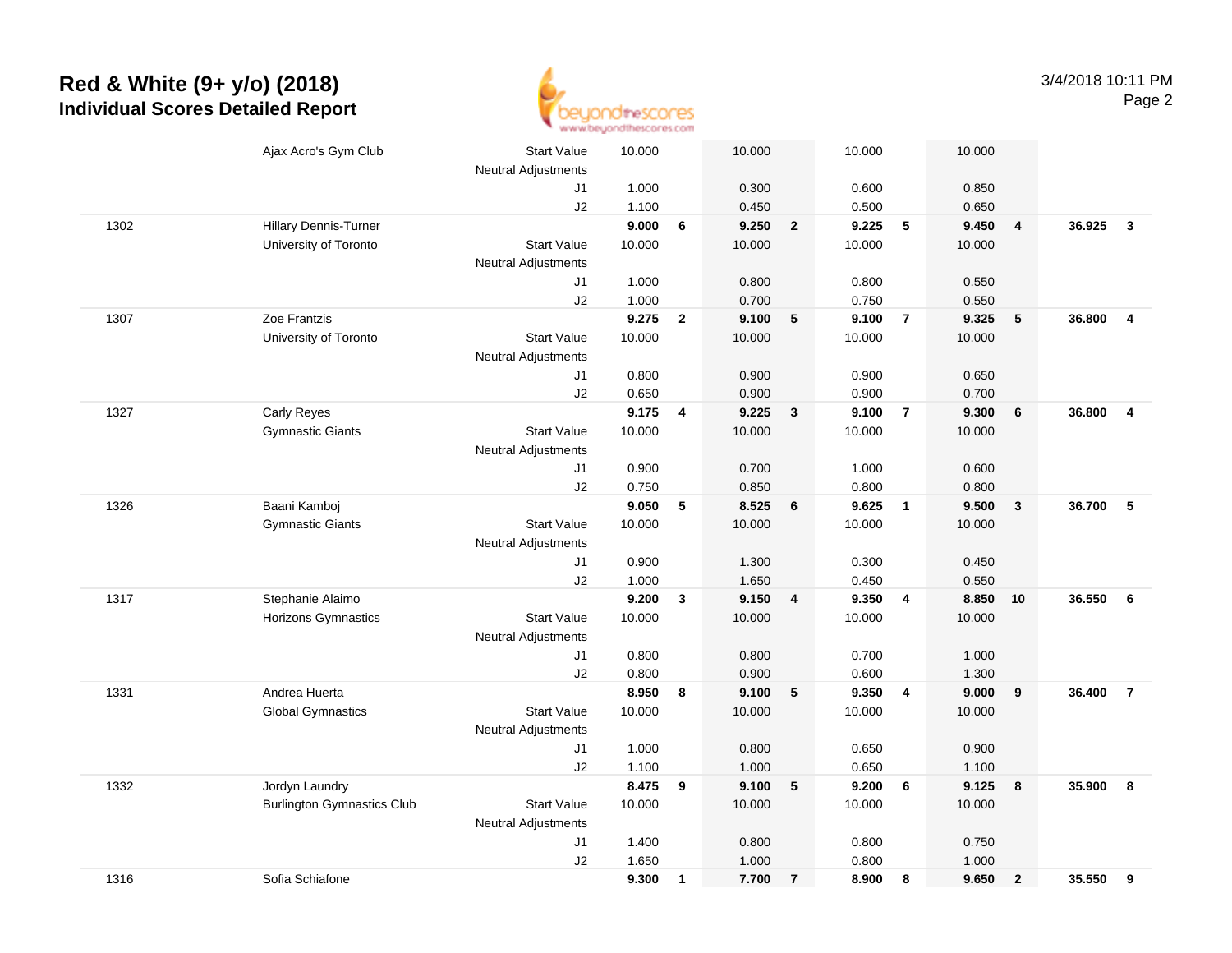

### 3/4/2018 10:11 PMPage 3

| <b>Global Gymnastics</b> | <b>Start Value</b>         | 10.000 | 10.000 | 10.000 | 10.000 |
|--------------------------|----------------------------|--------|--------|--------|--------|
|                          | <b>Neutral Adjustments</b> |        |        |        |        |
|                          |                            | 0.800  | 2.200  | .200   | 0.400  |
|                          | ےں                         | 0.600  | 2.400  | .000   | 0.300  |

### **Gymnastics Ontario Level 2**

**Level 2 - 2007 (Age 11) A**

| ID   | League ID | <b>Name</b>                |                            | VT     | #              | <b>UB</b> | #                       | <b>BB</b> | #                       | <b>FX</b> | #              | <b>AA</b> | #              |
|------|-----------|----------------------------|----------------------------|--------|----------------|-----------|-------------------------|-----------|-------------------------|-----------|----------------|-----------|----------------|
| 1216 |           | Mikayla Zambri             |                            | 9.600  | $\mathbf{1}$   | 9.350     | $\overline{2}$          | 9.650     | $\overline{\mathbf{1}}$ | 9.675     | 3              | 38.275    | $\mathbf{1}$   |
|      |           | <b>Global Gymnastics</b>   | <b>Start Value</b>         | 10.000 |                | 10.000    |                         | 10.000    |                         | 10.000    |                |           |                |
|      |           |                            | <b>Neutral Adjustments</b> |        |                |           |                         | $-0.100$  |                         |           |                |           |                |
|      |           |                            | J1                         | 0.500  |                | 0.700     |                         | 0.200     |                         | 0.400     |                |           |                |
|      |           |                            | J2                         | 0.300  |                | 0.600     |                         | 0.300     |                         | 0.250     |                |           |                |
| 1215 |           | Alisa Peresunko            |                            | 9.450  | $\overline{2}$ | 9.075     | $\overline{4}$          | 9.625     | $\overline{2}$          | 9.800     | $\mathbf{1}$   | 37.950    | $\overline{2}$ |
|      |           | <b>Global Gymnastics</b>   | <b>Start Value</b>         | 10.000 |                | 10.000    |                         | 10.000    |                         | 10.000    |                |           |                |
|      |           |                            | <b>Neutral Adjustments</b> |        |                |           |                         | $-0.100$  |                         |           |                |           |                |
|      |           |                            | J1                         | 0.500  |                | 0.900     |                         | 0.200     |                         | 0.150     |                |           |                |
|      |           |                            | J2                         | 0.600  |                | 0.950     |                         | 0.350     |                         | 0.250     |                |           |                |
| 1225 |           | Alexia Jorrin-Costa        |                            | 9.075  | 5              | 9.575     | $\overline{1}$          | 9.400     | $\mathbf{3}$            | 9.700     | $\overline{2}$ | 37.750    | $\mathbf{3}$   |
|      |           | <b>Gymnastic Giants</b>    | <b>Start Value</b>         | 10.000 |                | 10.000    |                         | 10.000    |                         | 10.000    |                |           |                |
|      |           |                            | <b>Neutral Adjustments</b> |        |                |           |                         |           |                         |           |                |           |                |
|      |           |                            | J1                         | 0.900  |                | 0.350     |                         | 0.700     |                         | 0.350     |                |           |                |
|      |           |                            | J2                         | 0.950  |                | 0.500     |                         | 0.500     |                         | 0.250     |                |           |                |
| 1226 |           | Nimisha Biji               |                            | 9.175  | 3              | 9.275     | $\overline{\mathbf{3}}$ | 9.250     | $\overline{4}$          | 9.475     | 5              | 37.175    | $\overline{4}$ |
|      |           | <b>Gymnastic Giants</b>    | <b>Start Value</b>         | 10.000 |                | 10.000    |                         | 10.000    |                         | 10.000    |                |           |                |
|      |           |                            | <b>Neutral Adjustments</b> |        |                |           |                         |           |                         |           |                |           |                |
|      |           |                            | J1                         | 0.900  |                | 0.700     |                         | 0.900     |                         | 0.600     |                |           |                |
|      |           |                            | J2                         | 0.750  |                | 0.750     |                         | 0.600     |                         | 0.450     |                |           |                |
| 1231 |           | Jane Murphy                |                            | 9.100  | 4              | 9.025     | 5                       | 9.400     | $\mathbf{3}$            | 9.575     | $\overline{4}$ | 37.100    | 5              |
|      |           | Niagara Acro Cats          | <b>Start Value</b>         | 10.000 |                | 10.000    |                         | 10.000    |                         | 10.000    |                |           |                |
|      |           |                            | <b>Neutral Adjustments</b> |        |                |           |                         | $-0.100$  |                         |           |                |           |                |
|      |           |                            | J1                         | 1.000  |                | 1.000     |                         | 0.500     |                         | 0.450     |                |           |                |
|      |           |                            | J2                         | 0.800  |                | 0.950     |                         | 0.500     |                         | 0.400     |                |           |                |
| 1230 |           | Makaila March              |                            | 8.600  | 6              | 8.800     | 6                       | 7.975     | 5                       | 8.675     | 6              | 34.050    | 6              |
|      |           | Flip 'n' Wicked Gymnastics | <b>Start Value</b>         | 10.000 |                | 10.000    |                         | 10.000    |                         | 10.000    |                |           |                |
|      |           |                            | <b>Neutral Adjustments</b> |        |                |           |                         |           |                         |           |                |           |                |
|      |           |                            | J1                         | 1.300  |                | 1.200     |                         | 2.000     |                         | 1.300     |                |           |                |
|      |           |                            | J2                         | 1.500  |                | 1.200     |                         | 2.050     |                         | 1.350     |                |           |                |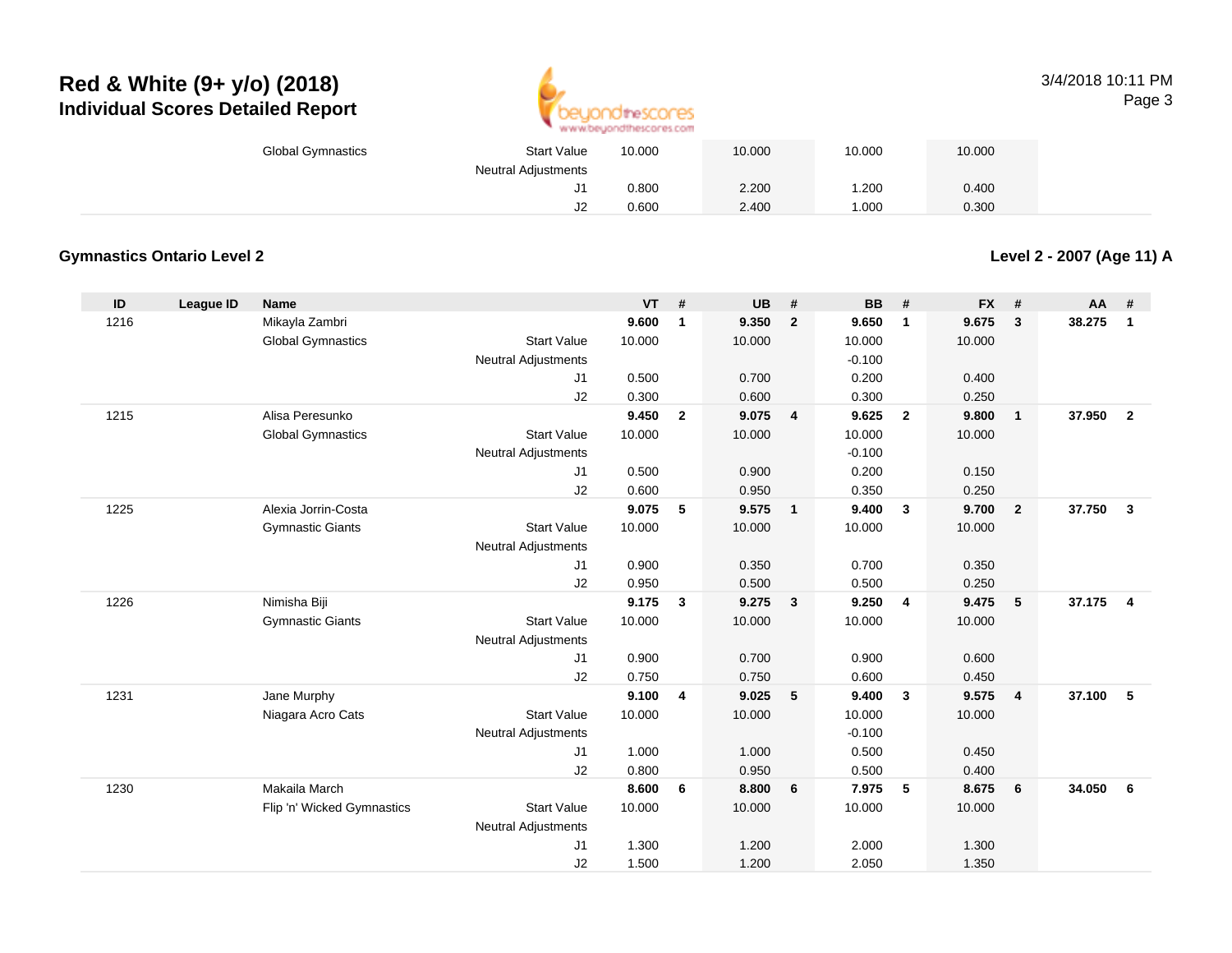

### **Gymnastics Ontario Level 2**

**Level 2 - 2007 (Age 11) B**

| ID   | <b>League ID</b> | Name                       |                            | <b>VT</b> | #                       | <b>UB</b> | #              | <b>BB</b> | #                       | <b>FX</b> | #              | AA     | #              |
|------|------------------|----------------------------|----------------------------|-----------|-------------------------|-----------|----------------|-----------|-------------------------|-----------|----------------|--------|----------------|
| 1219 |                  | Treanna-Simone Levy        |                            | 9.275     | $\overline{2}$          | 9.650     | $\mathbf{1}$   | 9.450     | $\mathbf{2}$            | 9.225     | 5              | 37.600 | $\mathbf{1}$   |
|      |                  | Ajax Acro's Gym Club       | <b>Start Value</b>         | 10.000    |                         | 10.000    |                | 10.000    |                         | 10.000    |                |        |                |
|      |                  |                            | <b>Neutral Adjustments</b> |           |                         |           |                |           |                         |           |                |        |                |
|      |                  |                            | J1                         | 0.750     |                         | 0.300     |                | 0.550     |                         | 0.850     |                |        |                |
|      |                  |                            | J2                         | 0.700     |                         | 0.400     |                | 0.550     |                         | 0.700     |                |        |                |
| 1221 |                  | Kaya Mason                 |                            | 9.400     | $\mathbf{1}$            | 9.425     | $\overline{2}$ | 9.375     | $\overline{\mathbf{3}}$ | 9.375     | $\mathbf{3}$   | 37.575 | $\overline{2}$ |
|      |                  | Gemini Gymnastics          | <b>Start Value</b>         | 10.000    |                         | 10.000    |                | 10.000    |                         | 10.000    |                |        |                |
|      |                  |                            | <b>Neutral Adjustments</b> |           |                         |           |                |           |                         |           |                |        |                |
|      |                  |                            | J1                         | 0.500     |                         | 0.500     |                | 0.600     |                         | 0.700     |                |        |                |
|      |                  |                            | J2                         | 0.700     |                         | 0.650     |                | 0.650     |                         | 0.550     |                |        |                |
| 1224 |                  | Jasmine Kapoor             |                            | 9.225     | $\mathbf{3}$            | 9.200     | $\mathbf{3}$   | 8.775     | 6                       | 9.700     | $\overline{1}$ | 36.900 | 3              |
|      |                  | <b>Gymnastic Giants</b>    | <b>Start Value</b>         | 10.000    |                         | 10.000    |                | 10.000    |                         | 10.000    |                |        |                |
|      |                  |                            | <b>Neutral Adjustments</b> |           |                         |           |                |           |                         |           |                |        |                |
|      |                  |                            | J1                         | 0.800     |                         | 0.900     |                | 1.250     |                         | 0.400     |                |        |                |
|      |                  |                            | J2                         | 0.750     |                         | 0.700     |                | 1.200     |                         | 0.200     |                |        |                |
| 1223 |                  | <b>Tian Sitahal</b>        |                            | 9.150     | $\overline{\mathbf{4}}$ | 9.000     | 4              | 8.825     | $5\phantom{.0}$         | 9.450     | $\overline{2}$ | 36.425 | $\overline{4}$ |
|      |                  | <b>Gymnastic Giants</b>    | <b>Start Value</b>         | 10.000    |                         | 10.000    |                | 10.000    |                         | 10.000    |                |        |                |
|      |                  |                            | <b>Neutral Adjustments</b> |           |                         |           |                |           |                         |           |                |        |                |
|      |                  |                            | J1                         | 0.800     |                         | 1.000     |                | 1.250     |                         | 0.600     |                |        |                |
|      |                  |                            | J2                         | 0.900     |                         | 1.000     |                | 1.100     |                         | 0.500     |                |        |                |
| 1228 |                  | <b>Willow Crawford</b>     |                            | 8.975     | 5                       | 8.800     | 5              | 9.175     | $\overline{4}$          | 9.350     | $\overline{4}$ | 36.300 | 5              |
|      |                  | Flip 'n' Wicked Gymnastics | <b>Start Value</b>         | 10.000    |                         | 10.000    |                | 10.000    |                         | 10.000    |                |        |                |
|      |                  |                            | Neutral Adjustments        |           |                         |           |                |           |                         |           |                |        |                |
|      |                  |                            | J1                         | 1.100     |                         | 1.200     |                | 0.800     |                         | 0.700     |                |        |                |
|      |                  |                            | J2                         | 0.950     |                         | 1.200     |                | 0.850     |                         | 0.600     |                |        |                |
| 1217 |                  | Olivia Bitonte             |                            | 8.925     | 6                       | 8.625     | 6              | 9.600     | $\overline{\mathbf{1}}$ | 8.950     | 6              | 36.100 | 6              |
|      |                  | Horizons Gymnastics        | <b>Start Value</b>         | 10.000    |                         | 10.000    |                | 10.000    |                         | 10.000    |                |        |                |
|      |                  |                            | Neutral Adjustments        |           |                         |           |                |           |                         |           |                |        |                |
|      |                  |                            | J1                         | 1.000     |                         | 1.450     |                | 0.400     |                         | 1.000     |                |        |                |
|      |                  |                            | J2                         | 1.150     |                         | 1.300     |                | 0.400     |                         | 1.100     |                |        |                |

**Level 2 - 2009 (Age 9) A**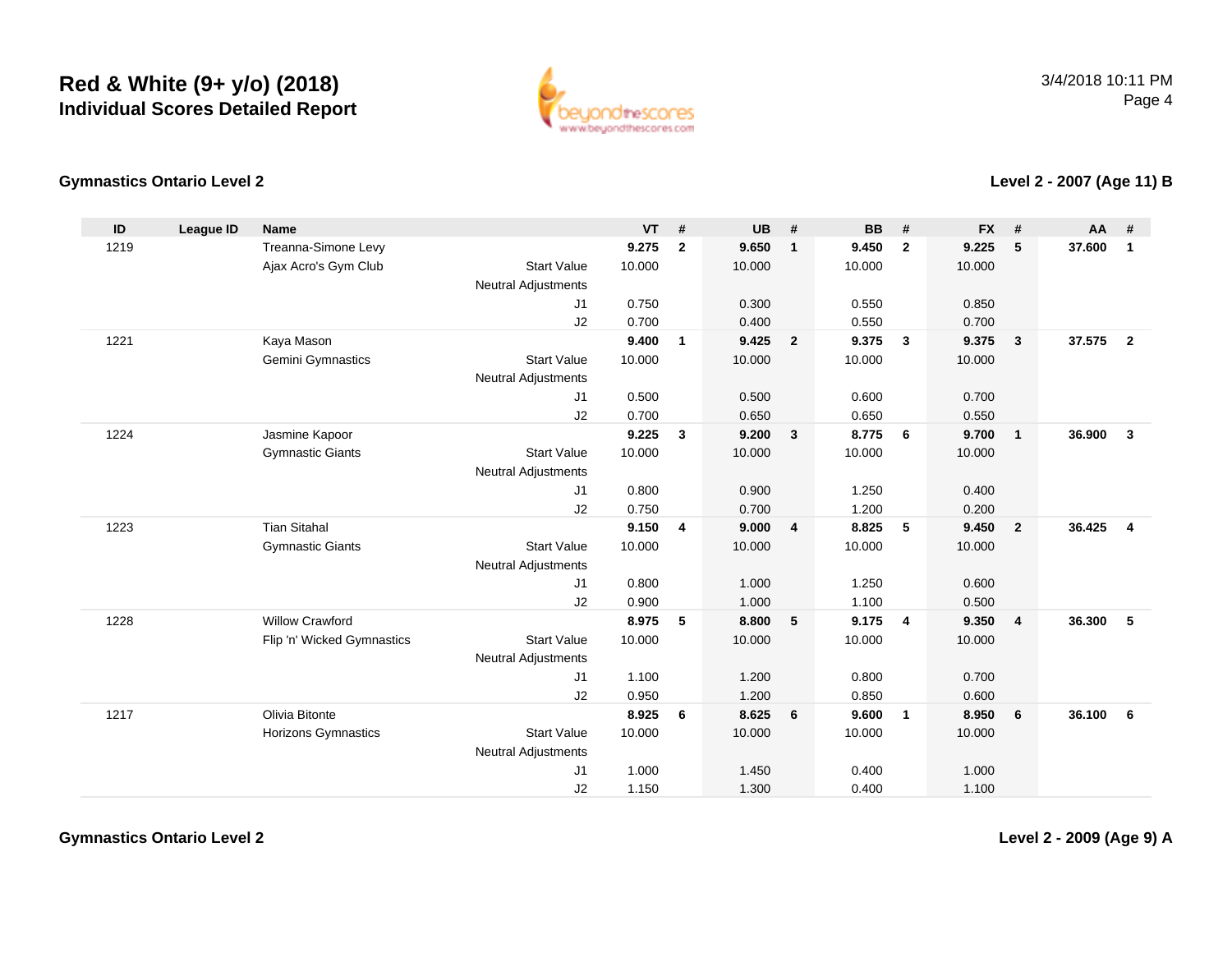

| ID   | <b>League ID</b> | <b>Name</b>                       |                            | <b>VT</b> | #              | <b>UB</b> | #                       | <b>BB</b> | #                       | <b>FX</b> | -#                      | AA     | #              |
|------|------------------|-----------------------------------|----------------------------|-----------|----------------|-----------|-------------------------|-----------|-------------------------|-----------|-------------------------|--------|----------------|
| 1303 |                  | Kennedy Hoo                       |                            | 9.400     | $\mathbf{1}$   | 9.550     | $\mathbf{1}$            | 9.550     | $\mathbf{3}$            | 9.400     | $\overline{7}$          | 37.900 | $\overline{1}$ |
|      |                  | University of Toronto             | <b>Start Value</b>         | 10.000    |                | 10.000    |                         | 10.000    |                         | 10.000    |                         |        |                |
|      |                  |                                   | <b>Neutral Adjustments</b> |           |                |           |                         |           |                         |           |                         |        |                |
|      |                  |                                   | J1                         | 0.600     |                | 0.400     |                         | 0.500     |                         | 0.550     |                         |        |                |
|      |                  |                                   | J2                         | 0.600     |                | 0.500     |                         | 0.400     |                         | 0.650     |                         |        |                |
| 1308 |                  | Isabella Delorme Halcovitch       |                            | 9.175     | $\mathbf{3}$   | 9.450     | $\mathbf{3}$            | 9.600     | $\overline{2}$          | 9.500     | 5                       | 37.725 | $\overline{2}$ |
|      |                  | <b>Burlington Gymnastics Club</b> | <b>Start Value</b>         | 10.000    |                | 10.000    |                         | 10.000    |                         | 10.000    |                         |        |                |
|      |                  |                                   | <b>Neutral Adjustments</b> |           |                |           |                         |           |                         |           |                         |        |                |
|      |                  |                                   | J1                         | 0.800     |                | 0.500     |                         | 0.400     |                         | 0.600     |                         |        |                |
|      |                  |                                   | J2                         | 0.850     |                | 0.600     |                         | 0.400     |                         | 0.400     |                         |        |                |
| 1304 |                  | Devon Kodama                      |                            | 8.850     | $\overline{7}$ | 9.500     | $\overline{2}$          | 9.675     | $\overline{\mathbf{1}}$ | 9.650     | $\overline{2}$          | 37.675 | $\mathbf{3}$   |
|      |                  | University of Toronto             | <b>Start Value</b>         | 10.000    |                | 10.000    |                         | 10.000    |                         | 10.000    |                         |        |                |
|      |                  |                                   | <b>Neutral Adjustments</b> |           |                |           |                         |           |                         |           |                         |        |                |
|      |                  |                                   | J1                         | 1.100     |                | 0.400     |                         | 0.350     |                         | 0.350     |                         |        |                |
|      |                  |                                   | J2                         | 1.200     |                | 0.600     |                         | 0.300     |                         | 0.350     |                         |        |                |
| 1323 |                  | Autumn Couperthwaite              |                            | 9.375     | $\mathbf{2}$   | 8.975     | 5                       | 9.475     | $\overline{4}$          | 9.575     | $\overline{4}$          | 37.400 | $\overline{4}$ |
|      |                  | Gemini Gymnastics                 | <b>Start Value</b>         | 10.000    |                | 10.000    |                         | 10.000    |                         | 10.000    |                         |        |                |
|      |                  |                                   | Neutral Adjustments        |           |                |           |                         | $-0.100$  |                         |           |                         |        |                |
|      |                  |                                   | J1                         | 0.700     |                | 1.000     |                         | 0.400     |                         | 0.450     |                         |        |                |
|      |                  |                                   | J2                         | 0.550     |                | 1.050     |                         | 0.450     |                         | 0.400     |                         |        |                |
| 1313 |                  | Vrillanne Turner                  |                            | 8.900     | 6              | 9.275     | $\overline{\mathbf{4}}$ | 8.875     | 6                       | 9.425     | 6                       | 36.475 | 5              |
|      |                  | Niagara Acro Cats                 | <b>Start Value</b>         | 10.000    |                | 10.000    |                         | 10.000    |                         | 10.000    |                         |        |                |
|      |                  |                                   | <b>Neutral Adjustments</b> |           |                |           |                         | $-0.100$  |                         |           |                         |        |                |
|      |                  |                                   | J1                         | 1.200     |                | 0.700     |                         | 1.150     |                         | 0.600     |                         |        |                |
|      |                  |                                   | J2                         | 1.000     |                | 0.750     |                         | 0.900     |                         | 0.550     |                         |        |                |
| 1322 |                  | <b>Emily Morris</b>               |                            | 9.150     | 4              | 8.350     | $\overline{7}$          | 9.400     | 5                       | 9.425     | 6                       | 36.325 | - 6            |
|      |                  | Gemini Gymnastics                 | <b>Start Value</b>         | 10.000    |                | 10.000    |                         | 10.000    |                         | 10.000    |                         |        |                |
|      |                  |                                   | Neutral Adjustments        |           |                |           |                         |           |                         |           |                         |        |                |
|      |                  |                                   | J1                         | 0.900     |                | 1.400     |                         | 0.600     |                         | 0.550     |                         |        |                |
|      |                  |                                   | J2                         | 0.800     |                | 1.900     |                         | 0.600     |                         | 0.600     |                         |        |                |
| 1328 |                  | <b>Emily Wilkins</b>              |                            | 9.075     | 5              | 8.875     | 6                       | 8.775     | $\overline{7}$          | 9.600     | $\overline{\mathbf{3}}$ | 36.325 | - 6            |
|      |                  | St. Thomas Elgin                  | <b>Start Value</b>         | 10.000    |                | 10.000    |                         | 10.000    |                         | 10.000    |                         |        |                |
|      |                  |                                   | <b>Neutral Adjustments</b> |           |                |           |                         |           |                         |           |                         |        |                |
|      |                  |                                   | J1                         | 1.000     |                | 1.000     |                         | 1.150     |                         | 0.450     |                         |        |                |
|      |                  |                                   | J2                         | 0.850     |                | 1.250     |                         | 1.300     |                         | 0.350     |                         |        |                |
| 1306 |                  | Isla Langridge                    |                            | 8.825     | 8              | 7.850     | 8                       | 9.400     | 5                       | 9.675     | $\overline{1}$          | 35.750 | $\overline{7}$ |
|      |                  | University of Toronto             | <b>Start Value</b>         | 10.000    |                | 10.000    |                         | 10.000    |                         | 10.000    |                         |        |                |
|      |                  |                                   | <b>Neutral Adjustments</b> |           |                |           |                         |           |                         |           |                         |        |                |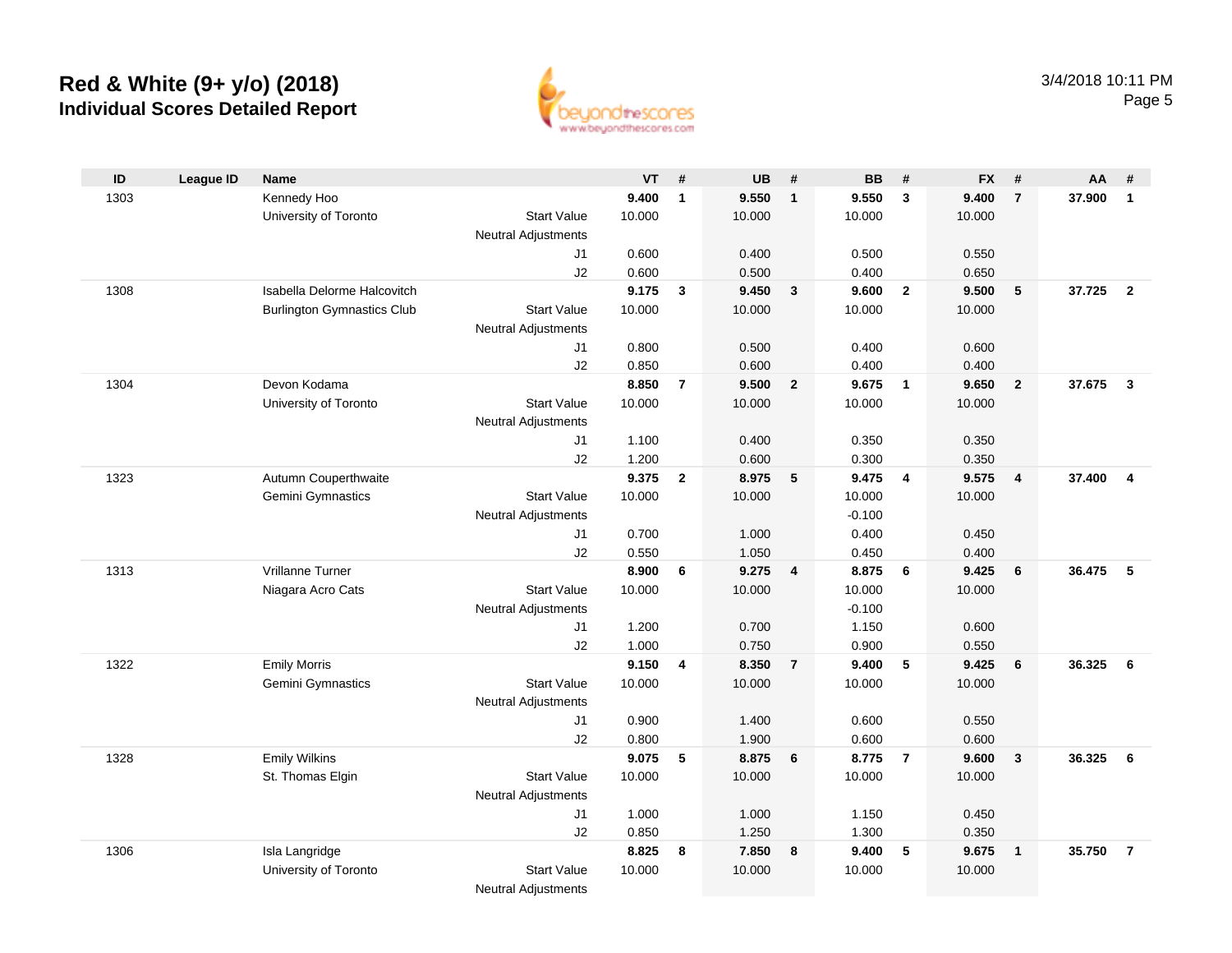

| J1 | 1.200 | 1.800 | 0.600 | 0.400 |
|----|-------|-------|-------|-------|
| J2 | 1.150 | 2.500 | 0.600 | 0.250 |

#### **Gymnastics Ontario Level 2**

**ID League ID Name VT # UB # BB # FX # AA #** 1311 Madalaina Maiuri **8.900 <sup>3</sup> 9.775 <sup>1</sup> 9.475 <sup>2</sup> 9.400 <sup>2</sup> 37.550 <sup>1</sup>** Niagara Acro Cats Start Valuee 10.000 10.000 10.000 10.000 Neutral Adjustments $-0.100$ 0.350 J1 1.100 0.200 0.350 0.600 J2 1.100 0.250 0.500 0.600 1310 Olivia Wilson **8.825 <sup>4</sup> 9.250 <sup>4</sup> 9.500 <sup>1</sup> 9.475 <sup>1</sup> 37.050 <sup>2</sup>** Niagara Acro Cats Start Valuee 10.000 10.000 10.000 10.000 Neutral Adjustments $-0.100$ 0.400 J1 1.200 0.650 0.400 0.600 J2 1.150 0.850 0.400 0.450 1301 Tayo Lachman **8.750 <sup>6</sup> 9.275 <sup>3</sup> 9.450 <sup>3</sup> 9.475 <sup>1</sup> 36.950 <sup>3</sup>** University of Toronto Start Value 10.000 10.000 10.000 10.000 Neutral Adjustments J1 1.200 0.700 0.500 0.600 J2 1.300 0.750 0.600 0.450 1315 Veronika Sinelnikova **8.975 <sup>2</sup> 9.350 <sup>2</sup> 9.200 <sup>6</sup> 9.100 <sup>4</sup> 36.625 <sup>4</sup>** Global Gymnastics Start Valuee 10.000 10.000 10.000 10.000 Neutral Adjustments $-0.100$ 0.800 J1 1.000 0.500 0.800 0.950 J2 1.050 0.800 0.600 0.850 1312 Gianna Bravetti **8.550 <sup>7</sup> 8.700 <sup>6</sup> 9.325 <sup>5</sup> 9.200 <sup>3</sup> 35.775 <sup>5</sup>** Niagara Acro Cats Start Valuee 10.000 10.000 10.000 10.000 Neutral Adjustments $-0.100$ 0.500 J1 1.400 1.100 0.500 0.800 J2 1.500 1.500 0.650 0.800 1318 Keiko Potter **8.425 <sup>8</sup> 8.850 <sup>5</sup> 9.350 <sup>4</sup> 8.900 <sup>7</sup> 35.525 <sup>6</sup>** Horizons Gymnastics Start Valuee 10.000 10.000 10.000 10.000 Neutral Adjustments $-0.100$ 0.600 J1 1.550 1.100 0.600 0.950 J2 1.600 1.200 0.500 1.250 1325 Alexia Jones **8.800 <sup>5</sup> 8.850 <sup>5</sup> 8.675 <sup>8</sup> 9.075 <sup>5</sup> 35.400 <sup>7</sup>** Gymnastic Giants Start Valuee 10.000 10.000 10.000 10.000 Neutral Adjustments

**Level 2 - 2009 (Age 9) B**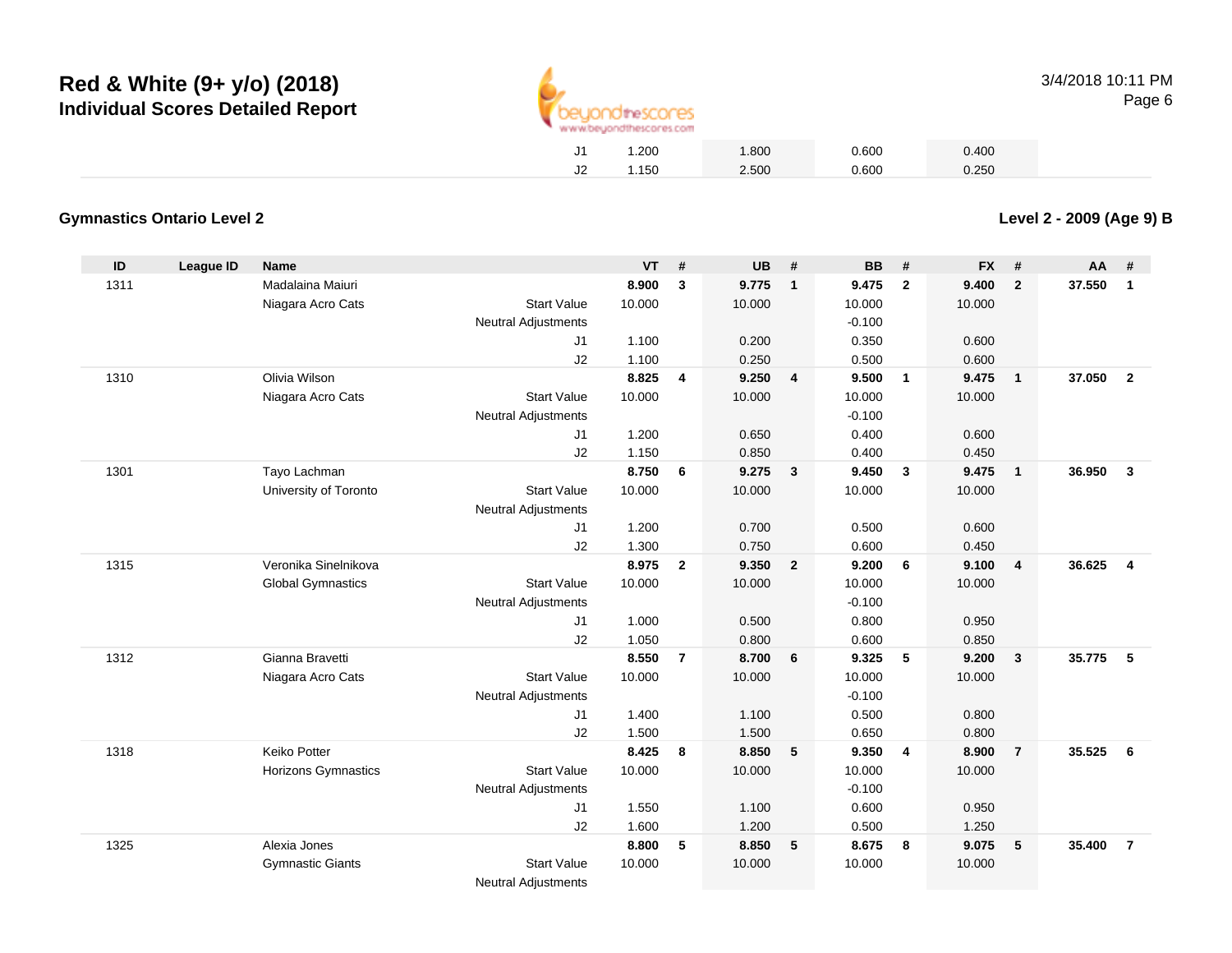

3/4/2018 10:11 PMPage 7

|      |                            | J1                         | 1.100  | 0.900  | . 450  | 0.950       |             |
|------|----------------------------|----------------------------|--------|--------|--------|-------------|-------------|
|      |                            | J2                         | 1.300  | 1.400  | .200   | 0.900       |             |
| 1330 | Rebecca Wolscht            |                            | 9.200  | 7.150  | 8.775  | 9.050<br>-6 | 34.175<br>8 |
|      | Flip 'n' Wicked Gymnastics | <b>Start Value</b>         | 10.000 | 10.000 | 10.000 | 10.000      |             |
|      |                            | <b>Neutral Adjustments</b> |        |        |        |             |             |
|      |                            | J1                         | 0.800  | 2.600  | .350   | 1.100       |             |
|      |                            | J2                         | 0.800  | 3.100  | .100،  | 0.800       |             |

#### **Gymnastics Ontario Level 2**

**Level 2 - 2009 (Age 9) C**

| ID   | League ID | <b>Name</b>                       |                            | <b>VT</b> | #              | <b>UB</b> | #                       | <b>BB</b> | #                       | <b>FX</b> | #              | <b>AA</b> | #              |
|------|-----------|-----------------------------------|----------------------------|-----------|----------------|-----------|-------------------------|-----------|-------------------------|-----------|----------------|-----------|----------------|
| 1309 |           | Bronwyn Woit                      |                            | 8.850     | 3              | 9.250     | $\overline{2}$          | 9.500     | $\overline{\mathbf{1}}$ | 9.850     | $\mathbf{1}$   | 37.450    | $\mathbf{1}$   |
|      |           | <b>Burlington Gymnastics Club</b> | <b>Start Value</b>         | 10.000    |                | 10.000    |                         | 10.000    |                         | 10.000    |                |           |                |
|      |           |                                   | <b>Neutral Adjustments</b> |           |                |           |                         |           |                         |           |                |           |                |
|      |           |                                   | J1                         | 1.050     |                | 0.700     |                         | 0.500     |                         | 0.200     |                |           |                |
|      |           |                                   | J2                         | 1.250     |                | 0.800     |                         | 0.500     |                         | 0.100     |                |           |                |
| 1320 |           | Emma Lauzon                       |                            | 8.675     | 4              | 9.275     | $\overline{1}$          | 9.350     | $\mathbf{3}$            | 9.575     | $\overline{2}$ | 36.875    | $\overline{2}$ |
|      |           | Gemini Gymnastics                 | <b>Start Value</b>         | 10.000    |                | 10.000    |                         | 10.000    |                         | 10.000    |                |           |                |
|      |           |                                   | <b>Neutral Adjustments</b> |           |                |           |                         | $-0.100$  |                         |           |                |           |                |
|      |           |                                   | J1                         | 1.250     |                | 0.700     |                         | 0.650     |                         | 0.500     |                |           |                |
|      |           |                                   | J2                         | 1.400     |                | 0.750     |                         | 0.450     |                         | 0.350     |                |           |                |
| 1314 |           | Chloe Bender                      |                            | 9.050     | $\mathbf{1}$   | 9.200     | $\overline{\mathbf{3}}$ | 9.300     | $\overline{4}$          | 9.200     | $\overline{4}$ | 36.750    | $\mathbf{3}$   |
|      |           | Niagara Acro Cats                 | <b>Start Value</b>         | 10.000    |                | 10.000    |                         | 10.000    |                         | 10.000    |                |           |                |
|      |           |                                   | <b>Neutral Adjustments</b> |           |                |           |                         | $-0.100$  |                         |           |                |           |                |
|      |           |                                   | J1                         | 1.000     |                | 0.700     |                         | 0.700     |                         | 0.900     |                |           |                |
|      |           |                                   | J2                         | 0.900     |                | 0.900     |                         | 0.500     |                         | 0.700     |                |           |                |
| 1321 |           | Shylah Deen                       |                            | 8.950     | $\overline{2}$ | 8.500     | $\overline{\mathbf{4}}$ | 9.475     | $\overline{2}$          | 9.075     | 6              | 36.000    | $\overline{4}$ |
|      |           | <b>Gemini Gymnastics</b>          | <b>Start Value</b>         | 10.000    |                | 10.000    |                         | 10.000    |                         | 10.000    |                |           |                |
|      |           |                                   | <b>Neutral Adjustments</b> |           |                |           |                         |           |                         |           |                |           |                |
|      |           |                                   | J1                         | 1.000     |                | 1.400     |                         | 0.500     |                         | 1.000     |                |           |                |
|      |           |                                   | J2                         | 1.100     |                | 1.600     |                         | 0.550     |                         | 0.850     |                |           |                |
| 1329 |           | Camryn Harris                     |                            | 8.850     | 3              | 8.000     | 5                       | 9.250     | 5                       | 9.450     | $\mathbf{3}$   | 35.550    | 5              |
|      |           | Flip 'n' Wicked Gymnastics        | <b>Start Value</b>         | 10.000    |                | 10.000    |                         | 10.000    |                         | 10.000    |                |           |                |
|      |           |                                   | <b>Neutral Adjustments</b> |           |                |           |                         |           |                         |           |                |           |                |
|      |           |                                   | J1                         | 1.200     |                | 1.800     |                         | 0.700     |                         | 0.550     |                |           |                |
|      |           |                                   | J2                         | 1.100     |                | 2.200     |                         | 0.800     |                         | 0.550     |                |           |                |
| 1324 |           | Sierra Braithwaite                |                            | 8.400     | 5              | 8.000     | 5                       | 8.900     | 6                       | 9.150     | 5              | 34.450    | 6              |
|      |           | <b>Gymnastic Giants</b>           | <b>Start Value</b>         | 10.000    |                | 10.000    |                         | 10.000    |                         | 10.000    |                |           |                |
|      |           |                                   | <b>Neutral Adjustments</b> |           |                |           |                         | $-0.100$  |                         |           |                |           |                |